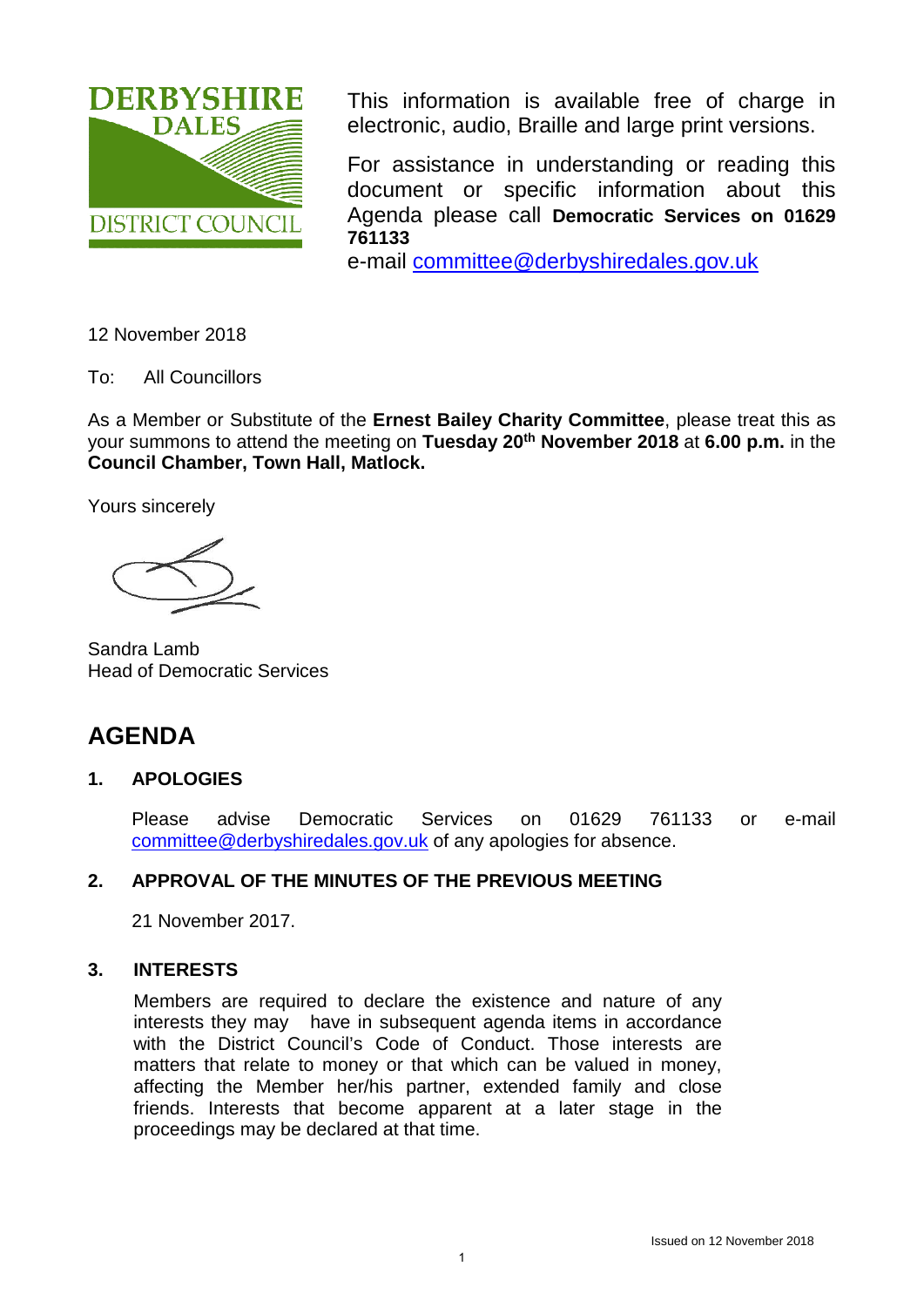# **5. [STATEMENT OF FINANCIAL POSITION](#page-2-0)**

To inform members of the financial position of the Charity as at the end of 2017/18 financial year, together with estimates for 2018/19, and to seek approval for the investment of the Charity's funds.

## **6. [DISTRIBUTION OF CHARITABLE FUNDS](#page-5-0)**

To consider applications for grants from Charitable funds.

#### **7. EXCLUSION OF PUBLIC AND PRESS**

At this point the Committee will consider excluding the public and press from the meeting for the remaining items of business for the reasons shown in italics. The Chairman will adjourn the meeting briefly to enable members of the public to speak to Councillors.

#### **8. DISTRIBUTION OF CHARITABLE FUNDS**

To consider exempt applications for grants from Charitable funds.

#### NOTE

Members of the public requiring further information about this Agenda are requested to contact Democratic Services on 01629 761133 or e-mail [committee@derbyshiredales.gov.uk](mailto:committee@derbyshiredales.gov.uk) .

Members of the Committee: Councillors: Jason Atkin (V), Martin Burfoot, Sue Burfoot, Deborah Botham, Ann Elliott, Steve Flitter, Joyce Pawley, Garry Purdy, Mark Salt (Chairman), Andrew Statham, Jacquie Stevens, Colin Swindell and Joanne Wild.

 $\overline{2}$ 

**03 - 05** 

**06 - 12** 

**13**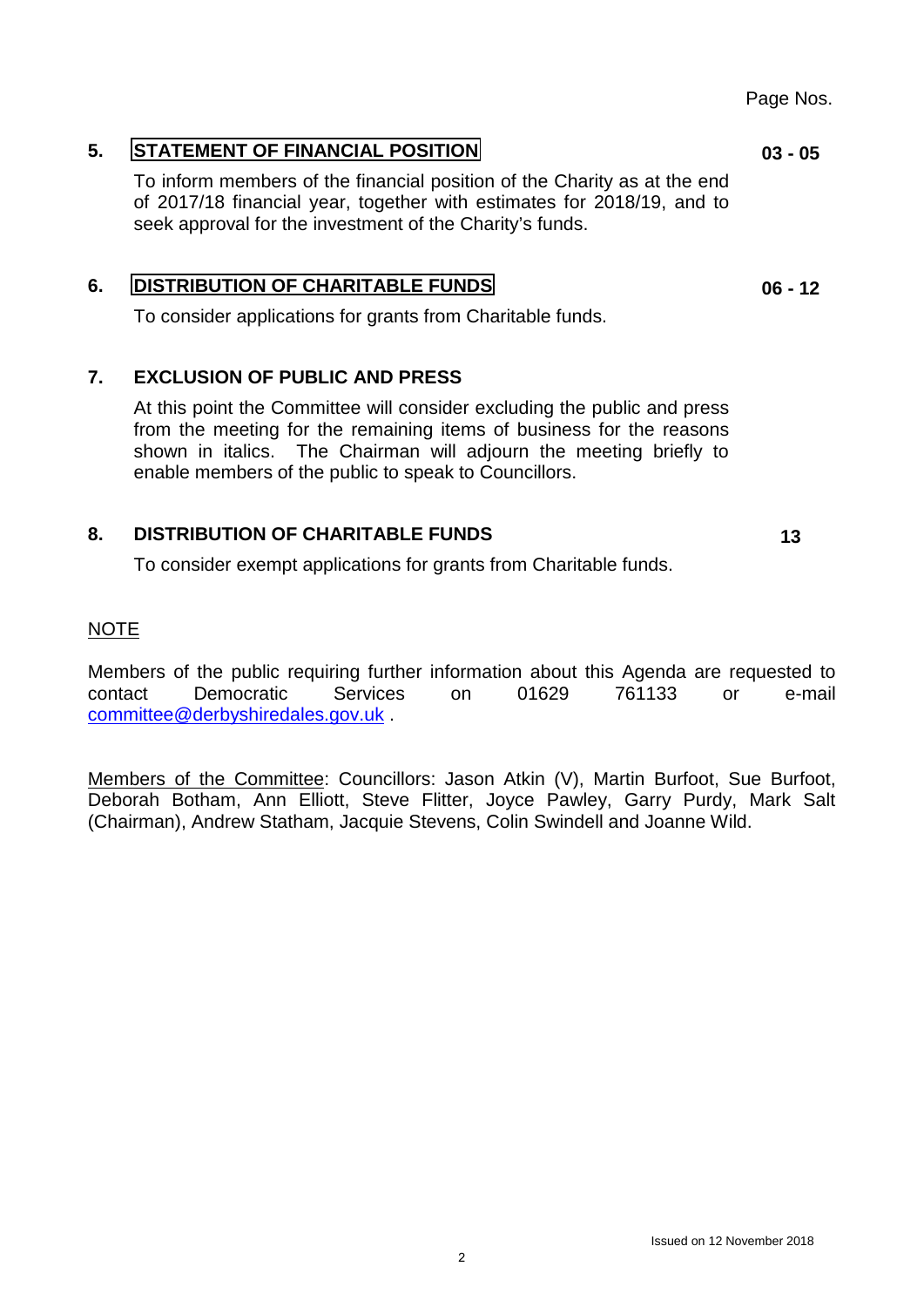## <span id="page-2-0"></span>**NOT CONFIDENTIAL – For public release <b>Internal CONFIDENTIAL** – For public release

ERNEST BAILEY CHARITY COMMITTEE 20 NOVEMBER 2018

Report of the Head of Resources

## **STATEMENT OF FINANCIAL POSITION**

## **PURPOSE OF REPORT**

This report sets out the financial position of the Charity as at the end of the 2017/18 financial year and provides estimates for 2018/19. The report also seeks Members' approval for the investment of the Charity's funds.

## **RECOMMENDATIONS**

- 1. That the financial statement for the 2017/18 financial year be received.
- 2. That the funds of the Charity continue to be invested with Derbyshire Dales District Council.
- 3. That progress on the Review be noted.

## **WARDS AFFECTED**

Matlock All Saints, Matlock St. Giles & Tansley, Darley Dale, Masson, Stanton, Winster & South Darley

## **STRATEGIC LINK**

Not applicable as the Committee is acting as Trustee of a charitable fund.

## **1 REPORT**

1.1 The tables below detail the various financial transactions for 2017/18 and 2018/19. The Charity's annual accounts must be submitted to the Charity Commissioners within ten months of the financial year end.

#### **Actual 2017/18**

| Balance b/fwd |               | 156,024 |
|---------------|---------------|---------|
| Income -      | Interest      | 1,500   |
|               |               | 157,524 |
| Expenditure - | <b>Grants</b> | 1,500   |
| Balance c/fwd |               | 156,024 |
|               |               |         |

## **Estimate 2018/19**

| Balance b/fwd |          | 156,024 |
|---------------|----------|---------|
| Income -      | Interest | 1,500   |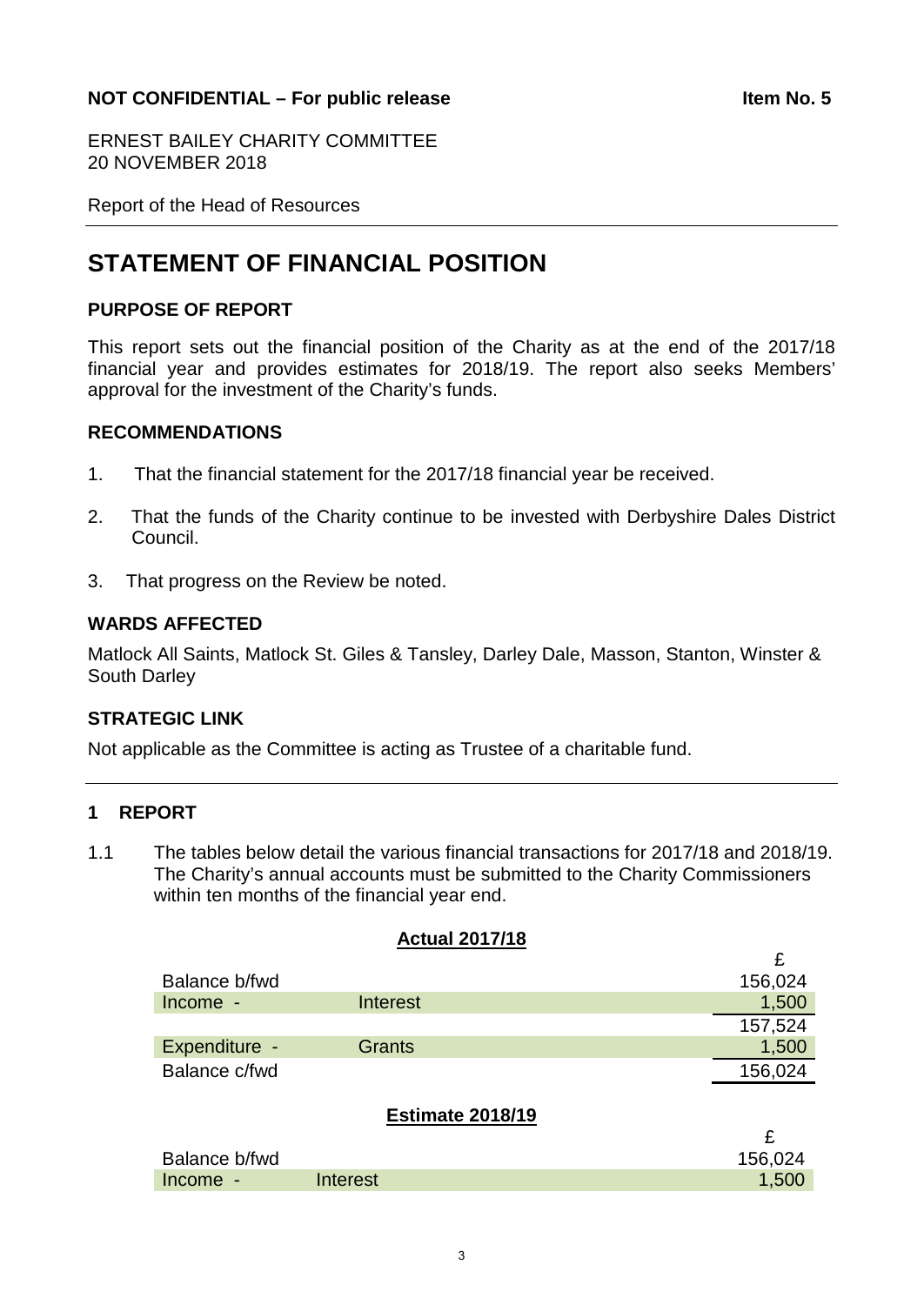|               |                                   | 157,524 |
|---------------|-----------------------------------|---------|
| Expenditure - | Grants approved prior to 31/03/18 | 1.500   |
| Balance c/fwd |                                   | 156,024 |

#### **Maintenance Provision**

|                       | Actual  | <b>Estimate</b> |
|-----------------------|---------|-----------------|
|                       | 2017/18 | 2018/19         |
|                       |         |                 |
| Balance b/fwd         | 3,600   | 3,600           |
| Contribution for year |         |                 |
| Balance c/fwd         | 3,600   | 3,600           |

### **2 RISK ASSESSMENT**

#### 2.1 Legal

The recommendations avoid all legal risk.

#### 2.2 Financial

The Charity has £150,000 invested with Derbyshire Dales District Council and for 2017/18 interest was earned at an average rate of 1.0%.

The amount available in the Distribution Fund at  $1<sup>st</sup>$  April 2018 excluding the maintenance provision was £38,948.45 In accordance with normal practice, the amount available for distribution this year is £1,500, being equal to the estimated interest receivable. Should the Committee decide to go against the recommended level, the result would be a reduction in the amount available for distribution in the future.

As sole Trustee, the Council is under an obligation to look after the assets of the Charity with the same care as it would do its own money. The actual and estimated income and expenditure set out in the report show a proper and prudent management of the Charity's assets.

#### **3 REVIEW**

Members will recall that at the Committee meeting held 21 November 2017, it was resolved for a review of the Charity to be undertaken. The work is ongoing.

#### **4. OTHER CONSIDERATIONS**

In preparing this report, the relevance of the following factors has also been considered: prevention of crime and disorder, equalities, environmental, climate change, health, human rights, personnel and property.

#### **5. CONTACT INFORMATION**

Karen Henriksen, Head of Resources Telephone: 01629 761284; Email: [karen.henriksen@derbyshiredales.gov.uk](mailto:karen.henriksen@derbyshiredales.gov.uk)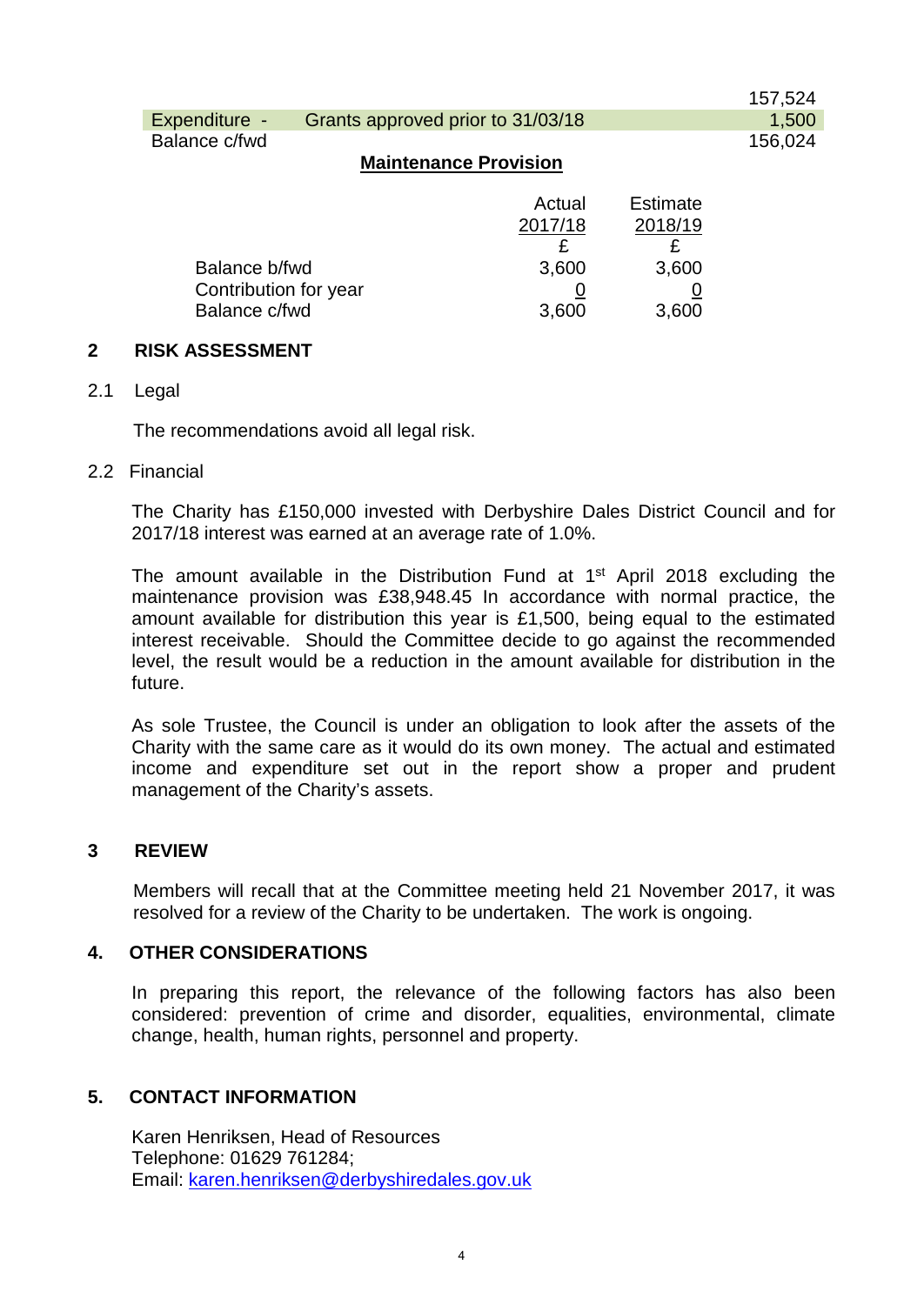## **6. BACKGROUND INFORMATION**

None.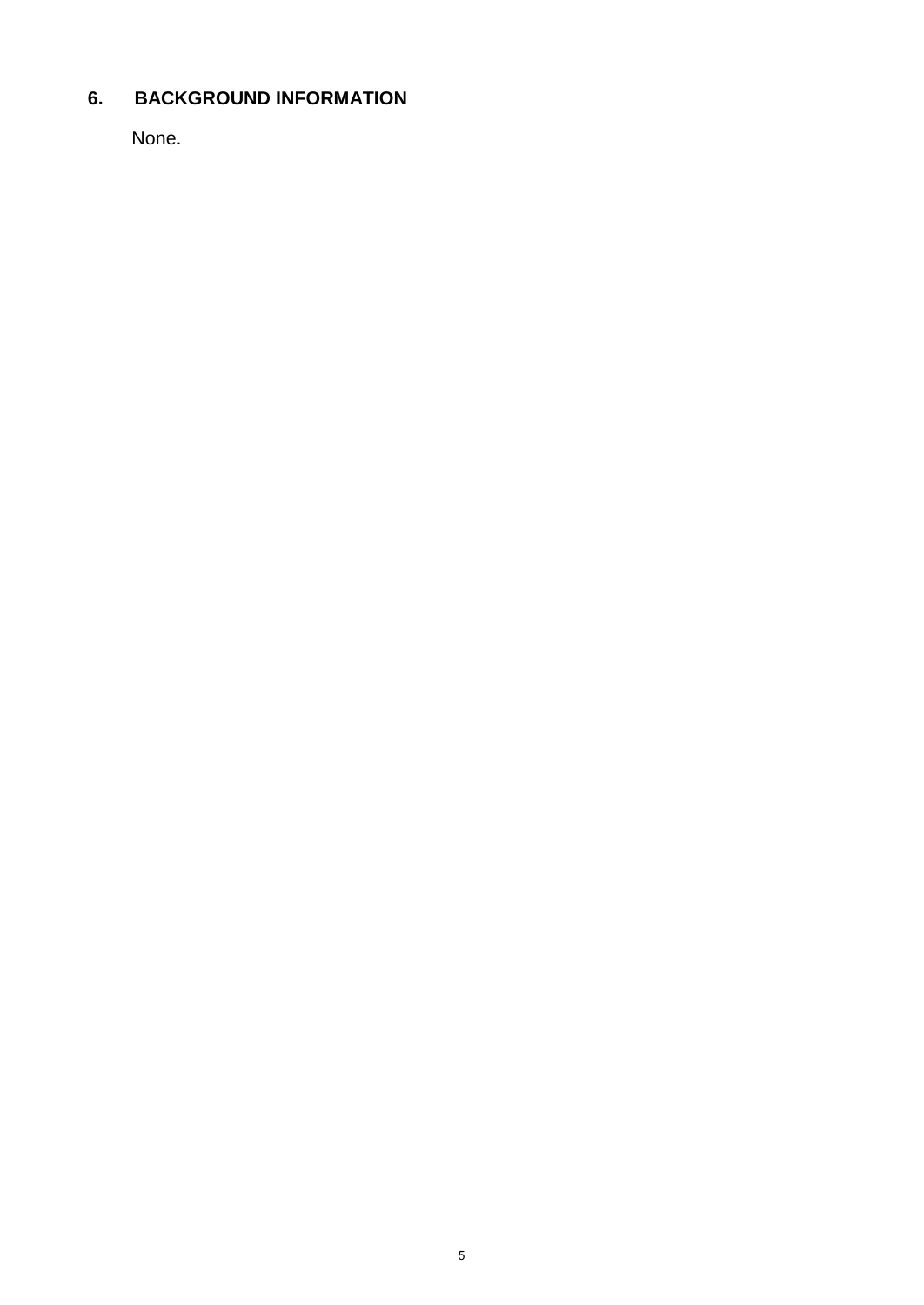<span id="page-5-0"></span>ERNEST BAILEY CHARITY COMMITTEE 20 NOVEMBER 2018

Report of the Head of Community and Environmental Services

## **DISTRIBUTION OF CHARITABLE FUNDS**

## **PURPOSE OF REPORT**

To consider applications for grant aid.

## **RECOMMENDATION**

- 1. That consideration is given to the applications for grant aid as set out in the attached schedules.
- 2. That grants be made conditional upon their being used for the purpose for which the application was made and in accordance with the objects of the Trust.
- 3. That the availability of funds be advertised at the appropriate time to enable applications to be considered in 2019.

## **WARDS AFFECTED**

Matlock All Saints, Matlock St. Giles & Tansley, Darley Dale, Masson, Stanton, Winster & South Darley

## **STRATEGIC LINK**

Not applicable as the Committee is acting as Trustee of a charitable fund.

## **1 BACKGROUND**

The terms of reference for the Ernest Bailey Charity Committee are to ensure that funds are applied for the general benefit of the inhabitants of Matlock and district in one or more of the following ways:

- For the relief of the aged and poor
- For the relief of distress and sickness
- To provide or support facilities for recreation and other leisure time activities
- To provide or support educational facilities, or
- In such other ways as the Trustee thinks fit.

The area of benefit is the former area of the Matlock Urban District Council i.e. Matlock, Matlock Bath, Bonsall, Cromford, Darley Dale, Northwood and Tinkersley, Rowsley (part) South Darley, Starkholmes and Tansley.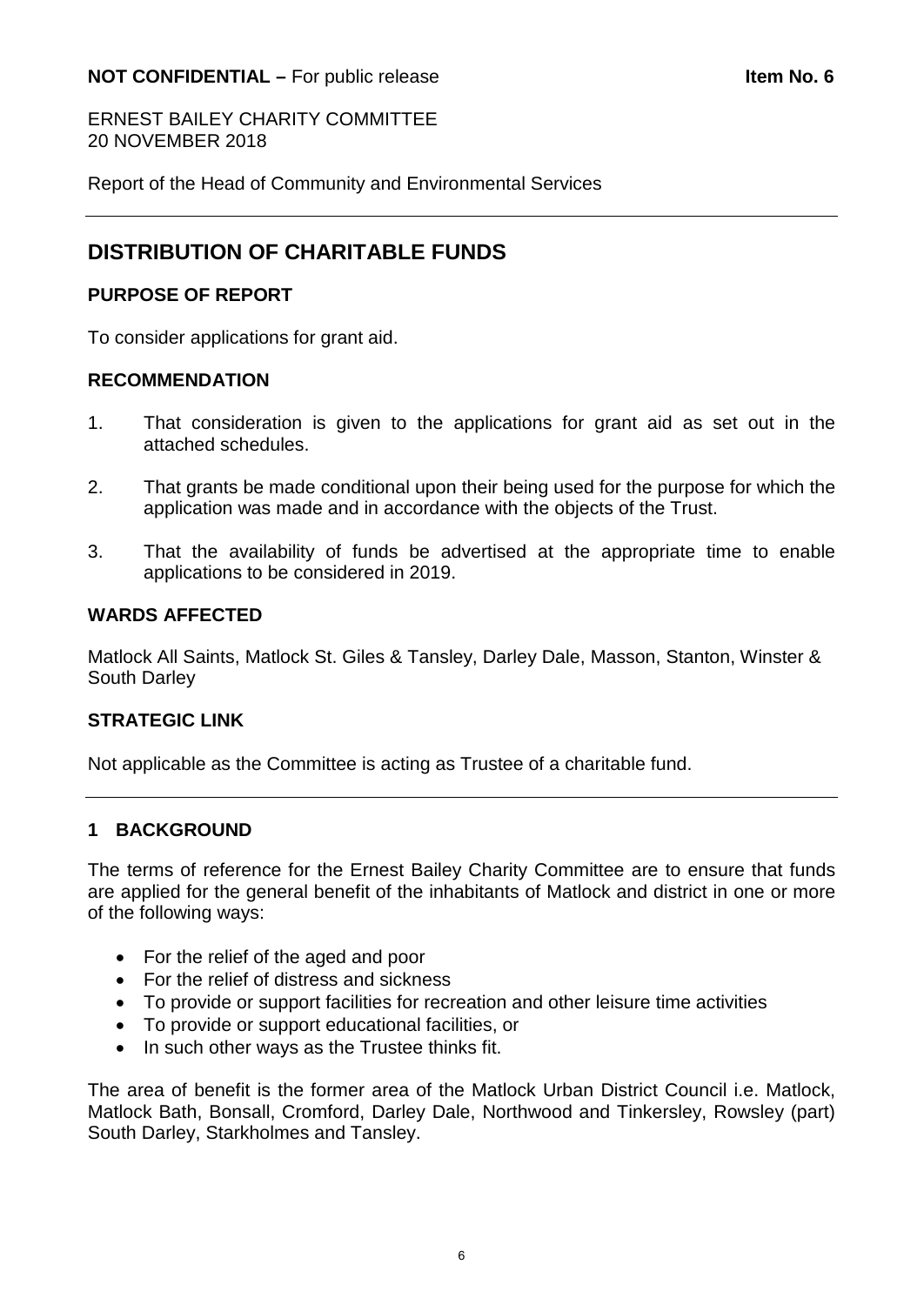## **2 FUNDING OF APPLICATIONS**

A total of 22 applications have been received which are summarised on the attached schedule. Based on merit and the financial position of the applicants, suggested grants have been identified from within the estimated amount for distribution of £1,500.

## **3 RISK ASSESSMENT**

#### 3.1 Legal

The District Council became the sole Trustees of the Ernest Bailey Charity following approval by the Charity Commissioners on  $12<sup>th</sup>$  April 1985. This function was later delegated to the Ernest Bailey Charity Committee.

The Trustees may apply income for charitable purposes either directly or by way of donations or subscriptions to institutions or organisations which apply and which undertake in return to apply the whole or part of their income for such charitable purposes.

The Charity is not to relieve public funds. The Trustee shall not apply income or Charity directly in relief of rates, taxes or public funds, but may apply income in supplementing relief or assistance provided out of public funds.

#### 3.2 Financial

The balance of the distribution fund at 1<sup>st</sup> April 2018 was £38,948,45. The usual practice is to consider current grant applications from within the current year's interest receipts, estimated at £1,500.

Should the Committee decide to go against the recommended level, the result would be a reduction in the amount available for distribution in the future.

## **4. OTHER CONSIDERATIONS**

In preparing this report the relevance of the following factors has also been considered: prevention of crime and disorder, equality of opportunity, environmental, health, legal and human rights, financial, personnel and property considerations.

## **5. CONTACT INFORMATION**

Ros Hession on 01629 761302 or email [ros.hession@derbyshiredales.gov.uk](mailto:ros.hession@derbyshiredales.gov.uk) 

#### **6. BACKGROUND PAPERS**

| Date | <b>Description</b>                                                                                                         | File        |
|------|----------------------------------------------------------------------------------------------------------------------------|-------------|
| 2018 | September Applications and supporting documents, CD/Grants/Ernest<br>$\frac{1}{2}$ October numbered $\frac{1}{18}$ – 18/18 | Bailey 2018 |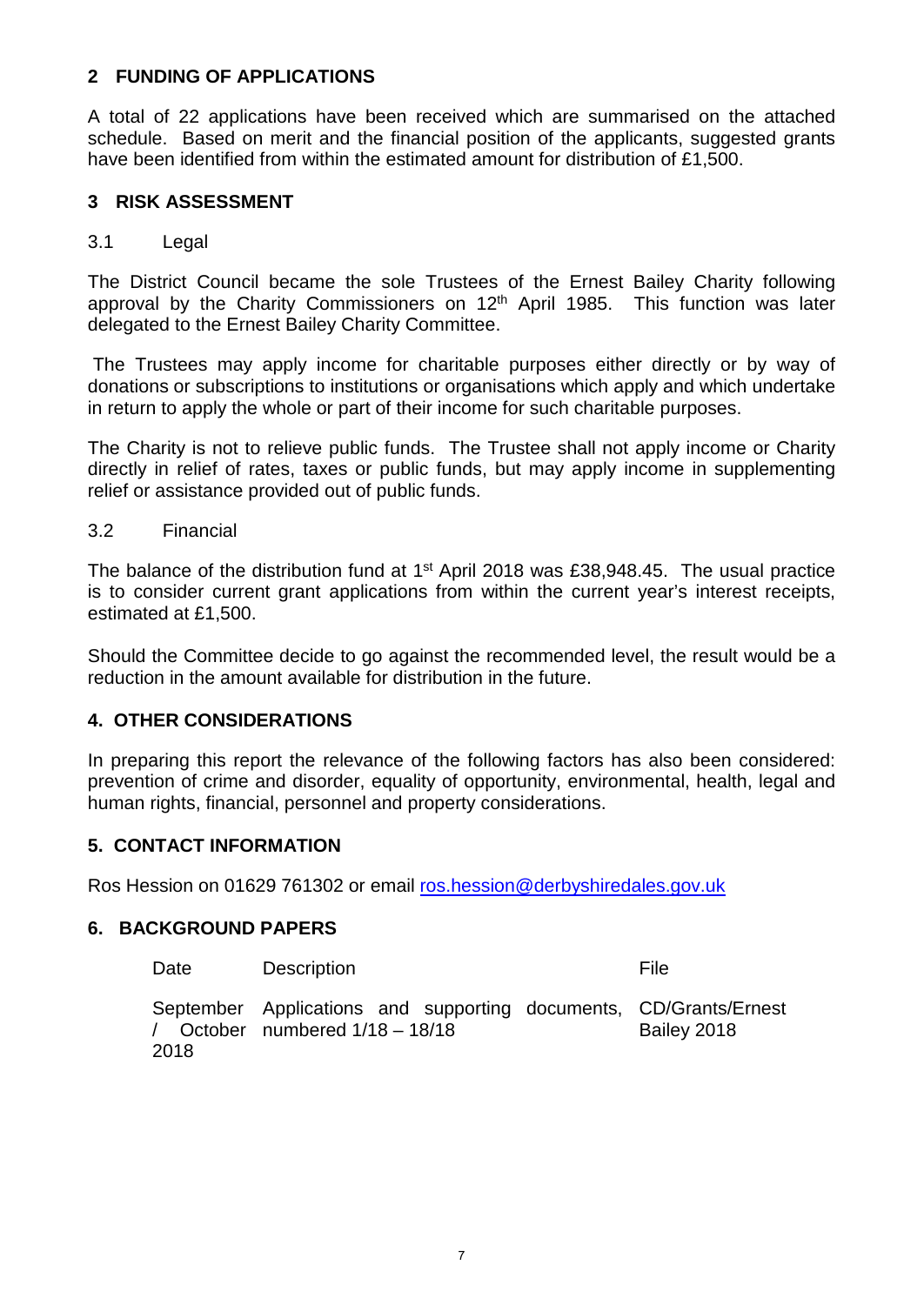**Appendix 1**

# **The Ernest Bailey Charity Schedule of Applications for Grant Aid 2018**

| <b>NO</b> | <b>ORGANISATION</b>                         | REG.<br><b>CHARITY</b> | <b>PROJECT/PURPOSE</b>                                                                                                                                              | <b>TOTAL</b><br><b>COST</b><br>£ | <b>AMOUNT</b><br>STILL TO<br><b>BE RAISED</b> | <b>GRANT</b><br><b>REQUESTED</b><br><b>IF STATED</b><br>£ | <b>ACCOUNTS</b><br><b>RECEIVED</b> | <b>COMMENTS</b> | <b>GRANTS</b><br><b>AWARDED</b><br><b>TO DATE</b><br>£                                                                                         | <b>SUGGESTED</b><br><b>GRANT</b><br>£ |
|-----------|---------------------------------------------|------------------------|---------------------------------------------------------------------------------------------------------------------------------------------------------------------|----------------------------------|-----------------------------------------------|-----------------------------------------------------------|------------------------------------|-----------------|------------------------------------------------------------------------------------------------------------------------------------------------|---------------------------------------|
| 1/18      | <b>First Taste</b>                          | 1068550                | VOYAGE (Valuing of Youth<br>intergenerational<br>& Age)<br>project. Presentation Sisters<br>Care Centre and children<br>from Castle View Primary<br>School, Matlock | £3,450                           | £3,450                                        | £400                                                      | Yes                                |                 | 0(2017)<br>150 (2016)<br>300 (2009)<br>200 (2008)<br>150 (2007)<br>100 (2006)<br>130 (2005)<br>100 (2004)                                      | £100                                  |
| 2/18      | <b>First Taste</b>                          | 1068550                | VOYAGE (Valuing of Youth  <br>& Age) intergenerational<br>project. Darley Hall Care<br>Hone and Reception class<br>from South Darley Primary<br>school              | £4,200                           | £2,200                                        | £400                                                      | Yes                                |                 | 0(2017)<br>150 (2016)<br>300 (2009)<br>200 (2008)<br>150 (2007)<br>100 (2006)<br>130 (2005)<br>100 (2004)                                      | £100                                  |
| 3/18      | $\overline{C}$ romford  <br>1st<br>Rainbows | 306016                 | Towards craft materials for<br>badge work and new books<br>(£100), also for Christmas<br>gifts (£40)                                                                | £140                             | £120                                          | £120                                                      | Yes                                |                 | 40 (2017)<br>76 (2016)<br>50 (2015)<br>75 (2014)<br>75 (2013)<br>75 (2012)<br>100(2011)<br>100 (2010)<br>100 (2009)<br>60 (2008)<br>120 (2007) | £50                                   |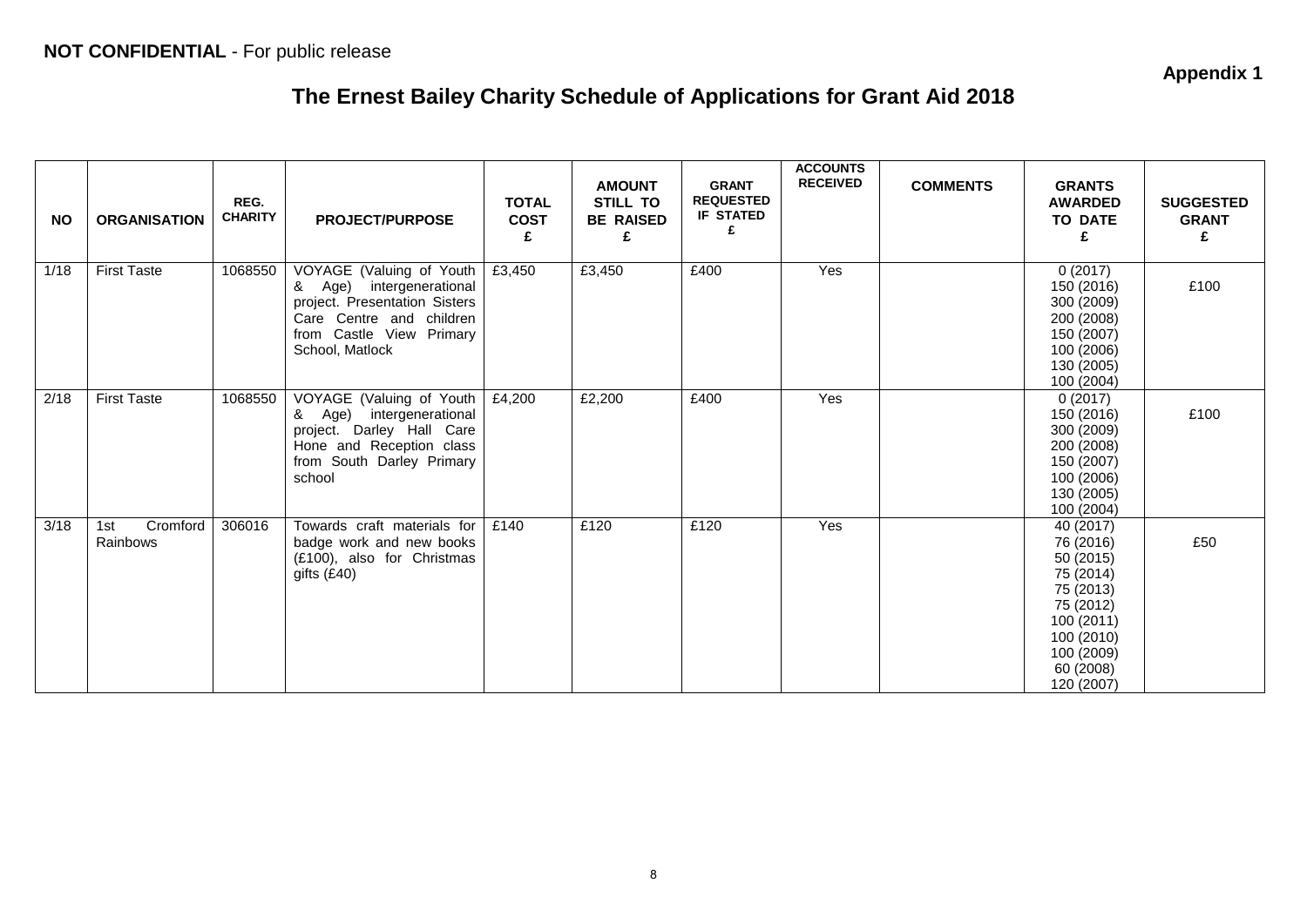| <b>NO</b> | <b>ORGANISATION</b>                                     | REG.<br><b>CHARITY</b> | <b>PROJECT/PURPOSE</b>                                                                                                                    | <b>TOTAL</b><br><b>COST</b><br>£ | <b>AMOUNT</b><br><b>STILL TO</b><br><b>BE RAISED</b><br>£ | <b>GRANT</b><br><b>REQUESTED</b><br><b>IF STATED</b><br>£ | <b>ACCOUNTS</b><br><b>RECEIVED</b> | <b>COMMENTS</b>                                                                                                                                                                                                                                                                               | <b>GRANTS</b><br><b>AWARDED</b><br><b>TO DATE</b><br>£                                                               | <b>SUGGESTED</b><br><b>GRANT</b><br>£ |
|-----------|---------------------------------------------------------|------------------------|-------------------------------------------------------------------------------------------------------------------------------------------|----------------------------------|-----------------------------------------------------------|-----------------------------------------------------------|------------------------------------|-----------------------------------------------------------------------------------------------------------------------------------------------------------------------------------------------------------------------------------------------------------------------------------------------|----------------------------------------------------------------------------------------------------------------------|---------------------------------------|
| 4/18      | 1 <sup>st</sup> Tansley<br><b>Brownies</b>              |                        | Resources and badge book<br>for new programme                                                                                             | £400                             | £400                                                      | £200                                                      | Awaited                            |                                                                                                                                                                                                                                                                                               | 502015<br>75 (2014)                                                                                                  | £75                                   |
| 5/18      | Cromford<br>Playgroup                                   | 1032532                | Christmas craft activities                                                                                                                | £156.26                          | £156.26                                                   | £120                                                      | Yes                                |                                                                                                                                                                                                                                                                                               | Cromford Pre<br>School<br>Playgroup<br>75 (2012)<br>100 (2007)<br>85 (2006)<br>130 92005)<br>100 92004)<br>75 (2003) | £50                                   |
| 6/18      | Derbyshire Toy<br>Libraries /<br>Matlock Toy<br>Library | 1081255                | To raise the profile of and<br>promote Matlock Toy Library<br>Stay & Play by engaging a<br>local videographer to create<br>a short video. | £200                             | £200                                                      | £200                                                      | 2016/2017<br>received              | Hoping to reach the<br>widest<br>possible<br>audience<br>and<br>with new<br>engage<br>families<br>Also to<br>increase<br>income<br>through<br>&<br>Play<br>Stay<br>annual<br>sessions,<br>membership and toy<br>$loans - aim is to$<br>cover<br>operating<br>costs of Toy Library<br>sessions | <b>Matlock Toy</b><br>Library<br>100(2012)<br>100 (2009)                                                             | £75                                   |
| 7/18      | <b>Friends of Castle</b><br>View                        |                        |                                                                                                                                           |                                  |                                                           |                                                           |                                    |                                                                                                                                                                                                                                                                                               | <b>WITHDRAWN</b>                                                                                                     |                                       |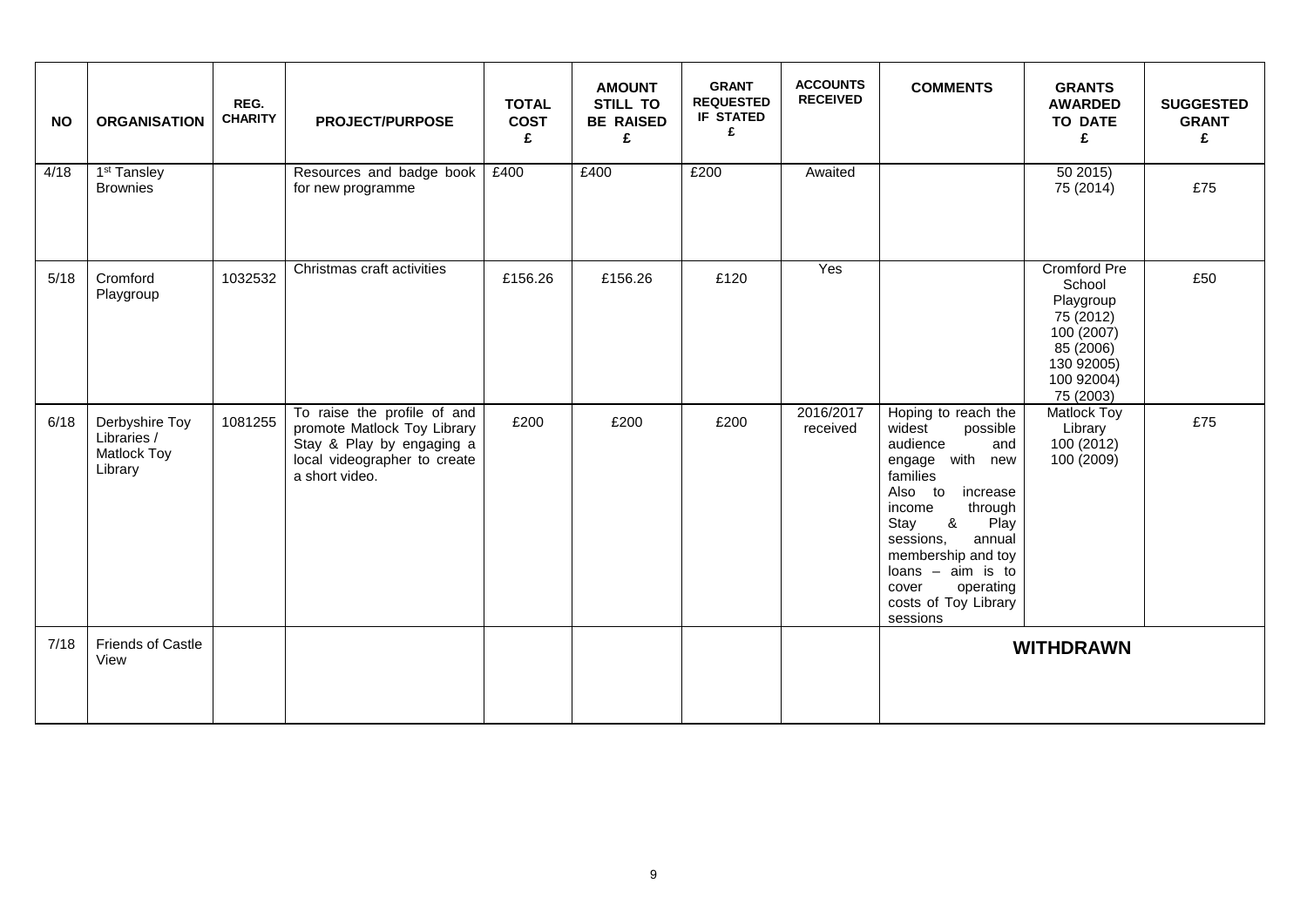| <b>NO</b> | <b>ORGANISATION</b>                                  | REG.<br><b>CHARIT</b><br>Y | <b>PROJECT/PURPOSE</b>                                                                                                                                                                                                       | <b>TOTAL</b><br><b>COST</b><br>£ | <b>AMOUN</b><br>$\mathbf{T}$<br><b>STILL</b><br><b>TO</b><br><b>BE</b><br><b>RAISED</b><br>£ | <b>GRANT</b><br><b>REQUESTE</b><br>D IF<br><b>STATED</b><br>£ | <b>ACCOUNTS</b><br><b>RECEIVED</b>                                    | <b>COMMENTS</b>                                                                                                                                                                 | <b>GRANTS</b><br><b>AWARDED</b><br><b>TO DATE</b><br>£                          | <b>SUGGESTED</b><br><b>GRANT</b><br>£ |
|-----------|------------------------------------------------------|----------------------------|------------------------------------------------------------------------------------------------------------------------------------------------------------------------------------------------------------------------------|----------------------------------|----------------------------------------------------------------------------------------------|---------------------------------------------------------------|-----------------------------------------------------------------------|---------------------------------------------------------------------------------------------------------------------------------------------------------------------------------|---------------------------------------------------------------------------------|---------------------------------------|
| 8/18      | Friends of Hurst<br>Farm                             | 1165343                    | Purchase craft consumables so the<br>children can create craft items &<br>Christmas party bags.<br>Also purchase additional kitchen<br>equipment to further work on the<br>cafe<br>Purchase of paint and tiles for<br>centre | £473.20                          | £388.20                                                                                      | £388.20                                                       | Yes                                                                   |                                                                                                                                                                                 | 2016 (100)<br>Hurst Farm<br>Community<br>Association<br>75 (2015)<br>150 (2012) | £75                                   |
| 9/18      | Greenaway<br>Workshop                                | 1158835                    | Ongoing costs for transport to allow<br>members to attend the workshop                                                                                                                                                       | £1500                            | £1250                                                                                        | £500                                                          | Yes                                                                   | Workshop<br><b>The</b><br>provides<br>therapeutic<br>occupation<br>in a<br>safe and<br>caring<br>environment<br>for<br>people with<br>long<br>health<br>&<br>term<br>conditions |                                                                                 | £100                                  |
| 10/18     | Matlock & District<br>Mencap                         | 235451                     | Towards members' visit to<br>Blackpool 200 6.7.19                                                                                                                                                                            | £1,290                           | £1,030                                                                                       | £300                                                          | Bank<br>statement<br>provided and<br>Income &<br>Expenditure<br>sheet |                                                                                                                                                                                 |                                                                                 | £75                                   |
| 11/18     | <b>Matlock Social</b><br>Club for the<br>Disabled    |                            | To provide Christmas entertainment<br>for the club<br>£85 for magician and choir                                                                                                                                             | £85                              | £85                                                                                          | £85                                                           | Yes                                                                   |                                                                                                                                                                                 | £50 (2015)                                                                      | £50                                   |
| 12/18     | Matlock &<br>Surrounding<br>Communities 50+<br>Forum |                            | To help support costs of insurance<br>(£90) and Christmas festivities /<br>entertainment (£100)                                                                                                                              | £190                             | £190                                                                                         | £150                                                          | Yes                                                                   |                                                                                                                                                                                 |                                                                                 | £75                                   |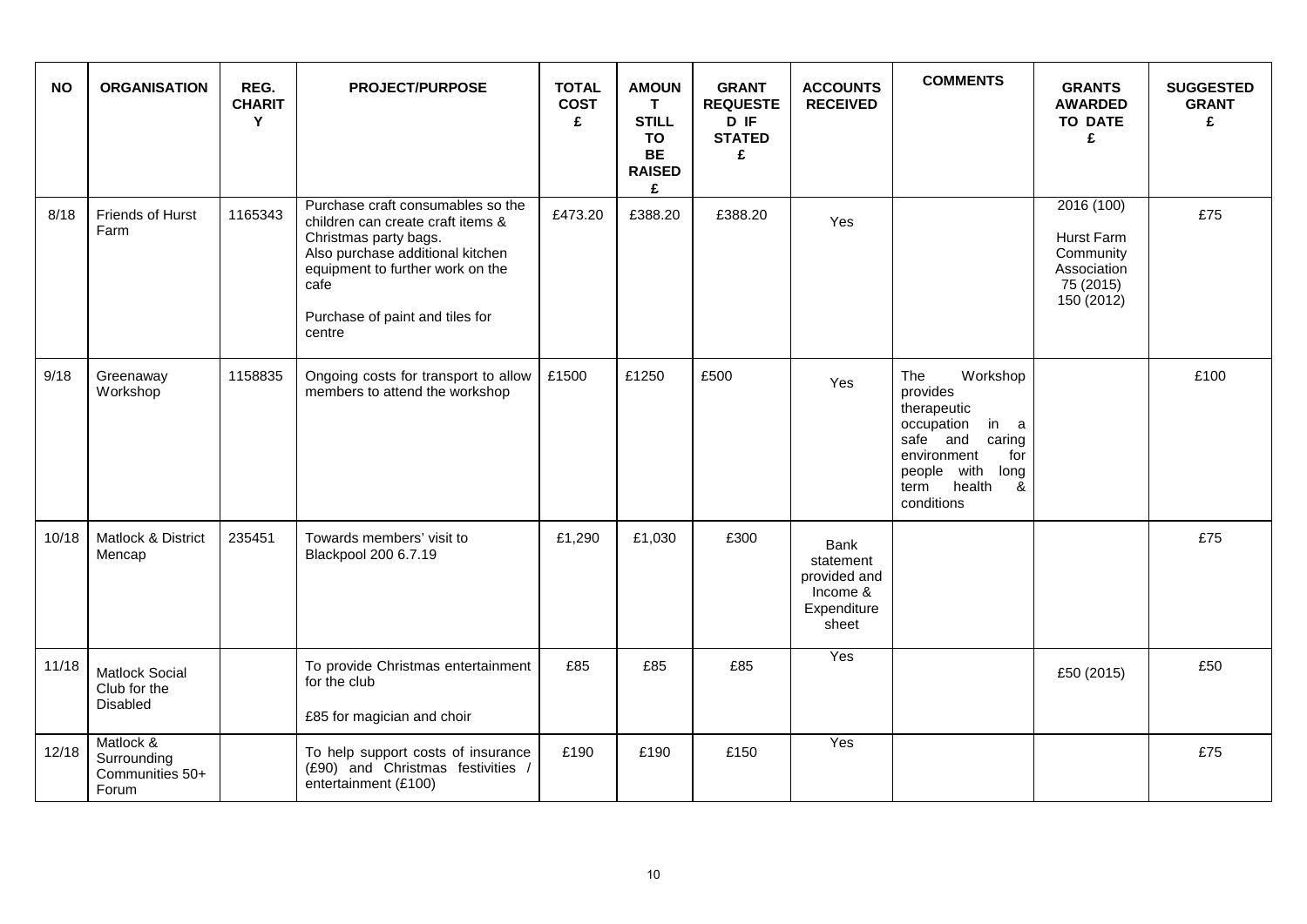| <b>NO</b> | <b>ORGANISATION</b>                               | REG.<br><b>CHARITY</b> | <b>PROJECT/PURPOSE</b>                                                                                                        | <b>TOTAL</b><br><b>COST</b><br>£ | <b>AMOUNT</b><br><b>STILL TO</b><br><b>BE</b><br><b>RAISED</b><br>£ | <b>GRANT</b><br><b>REQUESTED</b><br><b>IF STATED</b><br>£ | <b>ACCOUNTS</b><br><b>RECEIVED</b>      | <b>COMMENTS</b>                                                                                                                                                 | <b>GRANTS</b><br><b>AWARDED</b><br><b>TO DATE</b><br>£ | <b>SUGGESTED</b><br><b>GRANT</b><br>£ |
|-----------|---------------------------------------------------|------------------------|-------------------------------------------------------------------------------------------------------------------------------|----------------------------------|---------------------------------------------------------------------|-----------------------------------------------------------|-----------------------------------------|-----------------------------------------------------------------------------------------------------------------------------------------------------------------|--------------------------------------------------------|---------------------------------------|
| 13/18     | Do Something<br>Different Club                    |                        | Towards insurance                                                                                                             | £142.08                          | £142.08                                                             | £142.08                                                   | Yes                                     | An Out & About<br>Lunch Club for<br>these who are<br>housebound,<br>due to age and<br>infirmity.<br>Approximately<br>20 members at<br>present.                  |                                                        | £75                                   |
| 14/18     | Christmas Day<br>Lunch - Matlock<br>/ Darley Dale |                        | To provide a Christmas Day Lunch<br>2018 for 20 to 24 elderly / lonely<br>people living in the Matlock /<br>Darley Dale area. | £500                             | £200                                                                | £200                                                      | None available<br>as one off<br>project | 3 course meal<br>plus gifts and<br>entertainment<br>Liaising<br>with<br>local luncheon<br>clubs to identify<br>those<br>who<br>would<br>particularly<br>benefit |                                                        | £100                                  |
| 15/18     | Age UK<br>Derbyshire<br>Fundraising<br>Committee  | 1068550                | To provide 72 Christmas parcels<br>to the frail, lonely and elderly                                                           | £500                             | £200                                                                | Grateful for<br>anything                                  | Yes                                     | Beneficiaries in<br>Matlock<br>Darley Dale are<br>and<br>are<br>identified<br>via<br>GP<br>local<br>surgeries                                                   |                                                        | £100                                  |
| 16/18     | <b>Matlock Floral</b><br>Art                      | 1101348                | To<br>fund<br>good<br>quality<br>demonstrators -<br>each<br>session<br>costs £300                                             | One<br>session<br>£300           | £300                                                                | £300                                                      | Yes                                     |                                                                                                                                                                 |                                                        | £75                                   |